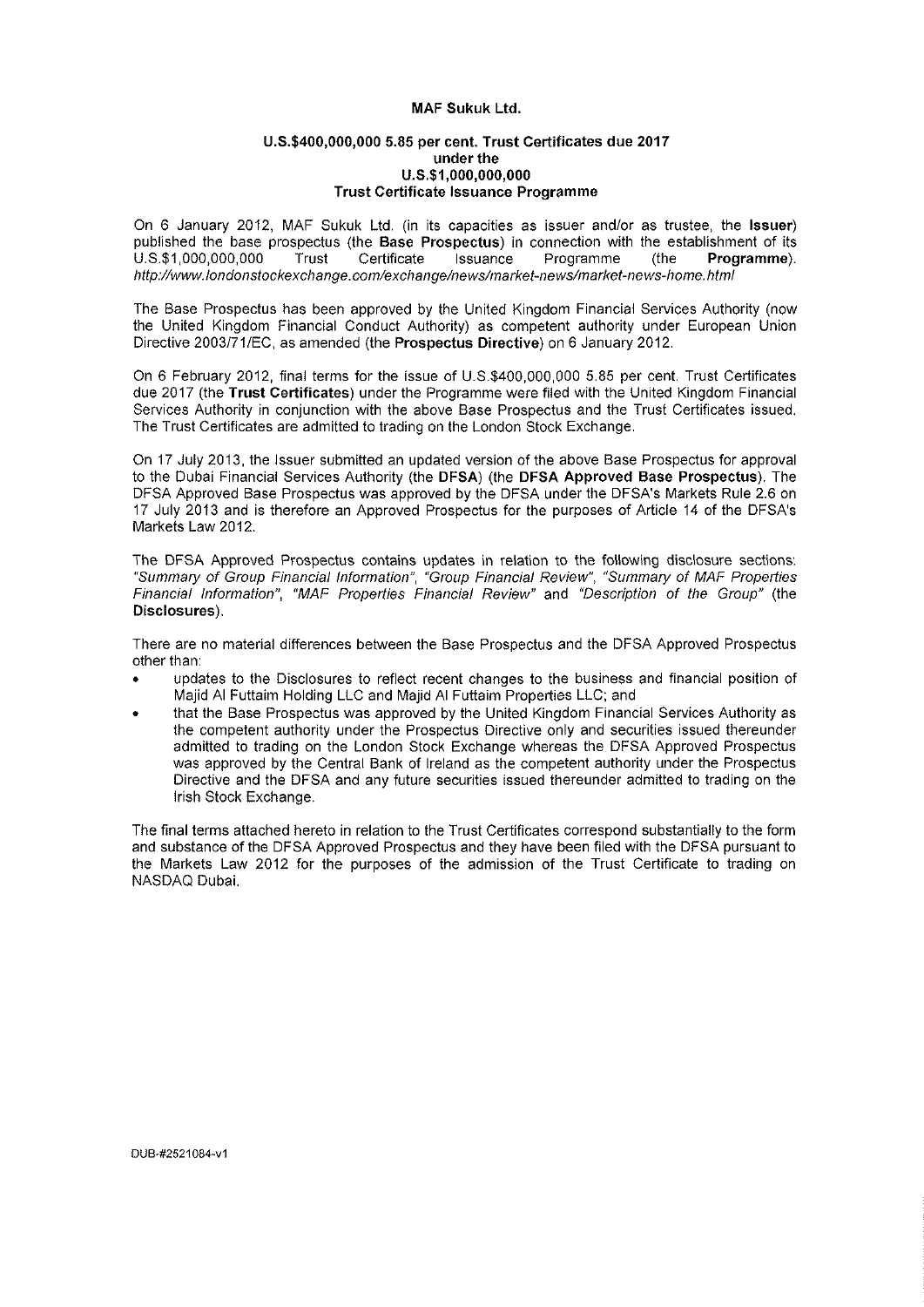#### **FINAL TERMS**

6 February 2012

#### **MAF Sukuk Ltd.**

### **Issue of U.S.\$400,000,000 5.85 per cent Trust Certificates due 2017 under the U.S.\$1,000,000,000 Trust Certificate Issuance Programme**

### **PART A - CONTRACTUAL TERMS**

Terms used herein shall be deemed to be defined as such for the purposes of the Conditions set forth in the Base Prospectus dated 6 January 2012 and the Supplement to the Base Prospectus dated 25 January 2012 which together constitute a base prospectus for the purposes of the Prospectus Directive (Directive 2003/71/EC) (the **Prospectus Directive).** This document constitutes the Final Terms of the Certificates described herein for the purposes of Article 5.4 of the Prospectus Directive and must be read in conjunction with the Base Prospectus as so supplemented. Full information on the Trustee, Majid Al Futtaim Properties LLC and Majid Al Futtaim Holding LLC and the offer of the Certificates is only available on the basis of a combination of these Final Terms and the Base Prospectus as so supplemented. The Base Prospectus is available for viewing during normal business hours at the registered office of the Trustee at P.O. Box 1093, Queensgate House, George Town, Grand Cayman, KY1-1102, Cayman Islands and copies may be obtained from the registered office of the Principal Paying Agent at One Canada Square, 40th Floor, London E14 5AL, United Kingdom.

| 1.  | <b>Issuer and Trustee:</b>          |                                            | MAF Sukuk Ltd.                                                                             |  |
|-----|-------------------------------------|--------------------------------------------|--------------------------------------------------------------------------------------------|--|
| 2.  | (a)                                 | Managing Agent:                            | Majid Al Futtaim Properties LLC (MAF Properties)                                           |  |
|     | (b)                                 | Guarantor:                                 | Majid Al Futtaim Holding LLC                                                               |  |
| 3.  |                                     | Series Number:                             | $\mathbf{1}$                                                                               |  |
| 4.  |                                     | Specified Currency:                        | U.S. dollars (U.S.\$)                                                                      |  |
| 5.  | Aggregate Face Amount of Series:    |                                            | U.S.\$400,000,000                                                                          |  |
| 6.  | Issue Price:                        |                                            | 100 per cent. of the Aggregate Face Amount                                                 |  |
| 7.  | Specified Denominations:<br>(a)     |                                            | U.S.\$200,000 and integral multiples of U.S.\$1,000<br>in excess thereof                   |  |
|     | (b)                                 | <b>Calculation Amount:</b>                 | U.S.\$1,000                                                                                |  |
| 8.  | (a)                                 | <b>Issue Date:</b>                         | 7 February 2012                                                                            |  |
|     | (b)                                 | Return<br>Accrual<br>Commencement<br>Date: | <b>Issue Date</b>                                                                          |  |
| 9.  | Scheduled Dissolution Date:         |                                            | 7 February 2017                                                                            |  |
| 10. | Periodic Distribution Amount Basis: |                                            | 5.85 per cent. Fixed Periodic Distribution Amount<br>(further particulars specified below) |  |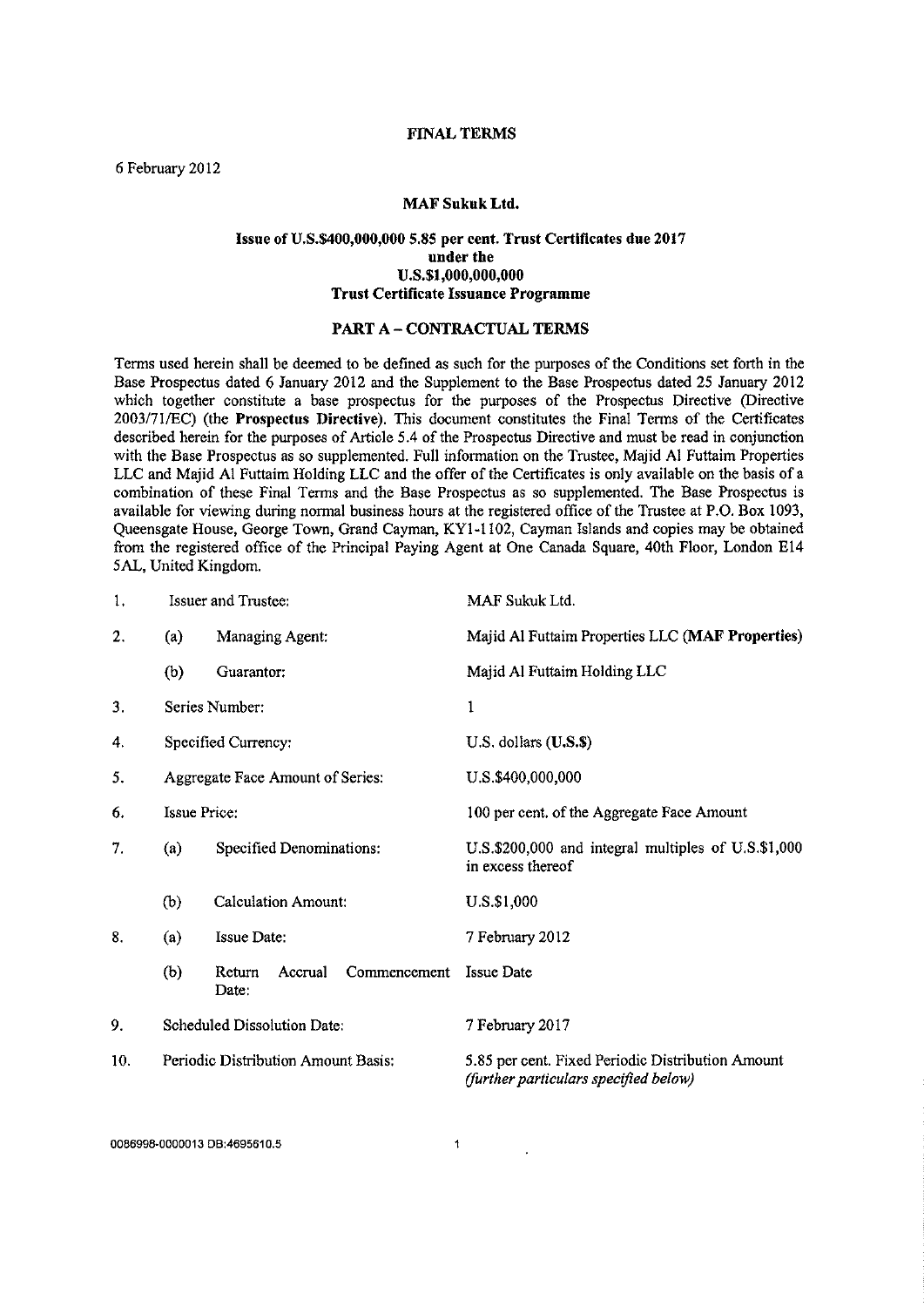| 11. | <b>Dissolution Basis:</b>              | Dissolution at par                                                    |
|-----|----------------------------------------|-----------------------------------------------------------------------|
| 12. | Change of Periodic Distribution Basis: | Not Applicable                                                        |
| 13. | Put/Call Options:                      | Change of Control Put Option<br>(further particulars specified below) |
| 14. | Status:                                | Unsubordinated                                                        |
| 15. | Method of distribution:                | Syndicated                                                            |

# **PROVISIONS RELATING TO PERIODIC DISTRIBUTIONS PAYABLE**

| 16. | <b>Fixed Periodic Distribution Provisions:</b> |                                                                                                | Applicable                                                                                                                             |  |
|-----|------------------------------------------------|------------------------------------------------------------------------------------------------|----------------------------------------------------------------------------------------------------------------------------------------|--|
|     | (a)                                            | Rate:                                                                                          | 5.85 per cent. per annum payable semi-annually in<br>arrear                                                                            |  |
|     | (b)                                            | Periodic Distribution Date(s):                                                                 | 7 February and 7 August in each year up to and<br>Scheduled<br>Dissolution<br>including<br>the<br>Date,<br>commencing on 7 August 2012 |  |
|     | (c)                                            | Fixed Amount(s):                                                                               | U.S.\$29.25 per Calculation Amount                                                                                                     |  |
|     | (d)                                            | Broken Amount(s):                                                                              | Not Applicable                                                                                                                         |  |
|     | (e)                                            | Day Count Fraction:                                                                            | 30/360                                                                                                                                 |  |
|     | (f)                                            | Determination Date(s):                                                                         | Not Applicable                                                                                                                         |  |
|     | (g)                                            | Other terms relating to the method<br>of<br>calculating<br>Fixed<br>Periodic<br>Distributions: | Not Applicable                                                                                                                         |  |
| 17. |                                                | Floating Periodic Distribution Provisions:                                                     | Not Applicable                                                                                                                         |  |
|     |                                                | PROVISIONS RELATING TO DISSOLUTION                                                             |                                                                                                                                        |  |
| 18. |                                                | Optional Dissolution (Call):                                                                   | Not Applicable                                                                                                                         |  |
| 19. | Certificateholder Put Option:                  |                                                                                                | Not Applicable                                                                                                                         |  |
| 20. | Change of Control Put Option:                  |                                                                                                | Applicable                                                                                                                             |  |
|     | (a)                                            | Dissolution<br>Change<br>of Control<br>Amount:                                                 | U.S.\$1,000 per Calculation Amount                                                                                                     |  |
|     | (b)                                            | Any other provisions relating to the<br>Change of Control Put Option:                          | Not Applicable                                                                                                                         |  |
| 21. |                                                | <b>Final Dissolution Amount:</b>                                                               | U.S.\$1,000 per Calculation Amount                                                                                                     |  |
| 22. |                                                | Early Dissolution Amount (Tax):                                                                | U.S.\$1,000 per Calculation Amount                                                                                                     |  |
|     |                                                |                                                                                                |                                                                                                                                        |  |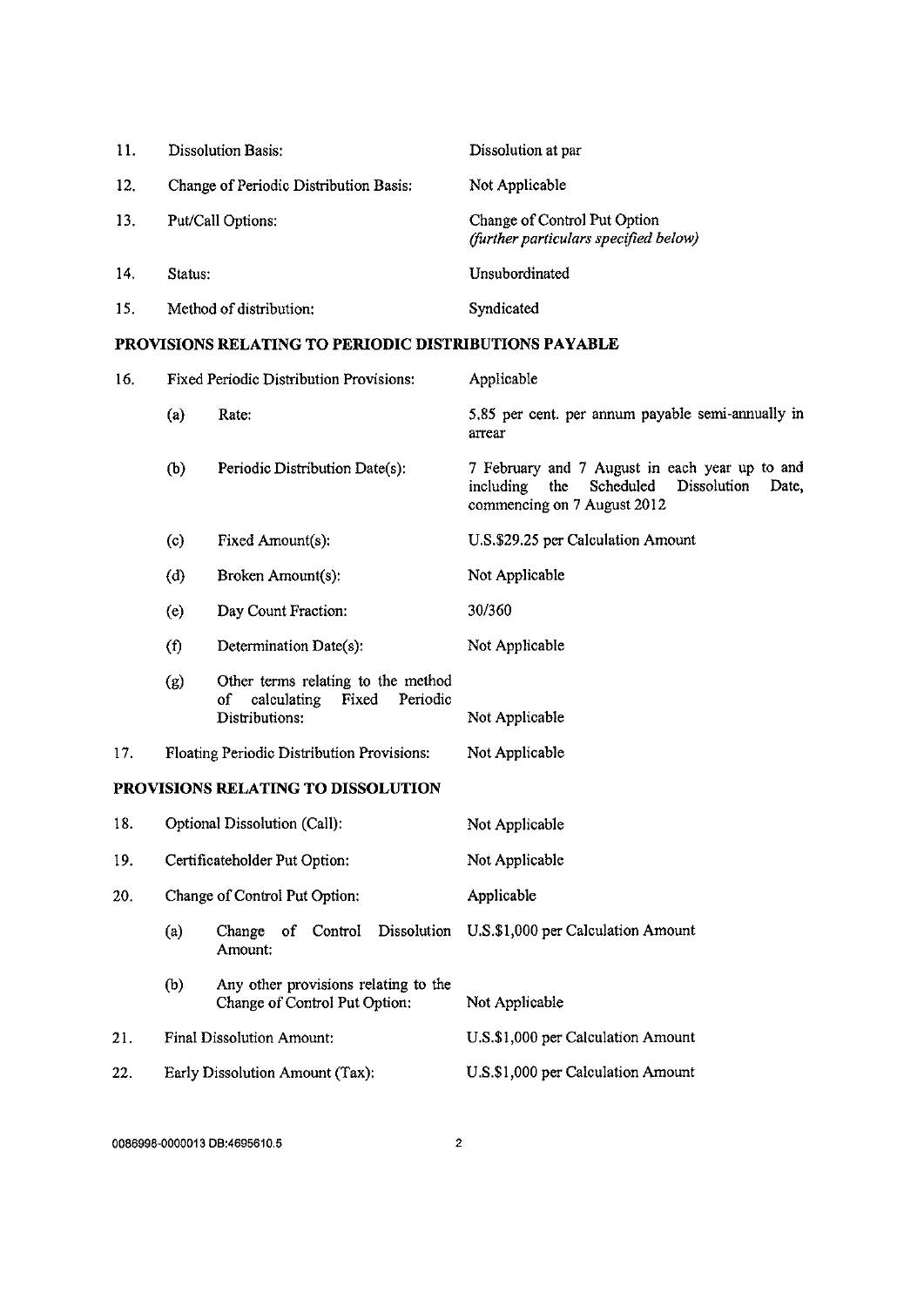23. Dissolution Amount pursuant to Condition

U.S.\$1,000 per Calculation Amount

# **GENERAL PROVISIONS APPLICABLE TO THE CERTIFICATES**

| 24.                                                                            | Form of Certificates:           |                                                  | Global Certificate exchangeable for Certificates in<br>registered form in the<br>definitive<br>limited<br>circumstances specified in the Global Certificate |  |
|--------------------------------------------------------------------------------|---------------------------------|--------------------------------------------------|-------------------------------------------------------------------------------------------------------------------------------------------------------------|--|
| 25.                                                                            | Additional Financial Centre(s): |                                                  | Not Applicable                                                                                                                                              |  |
| 26.                                                                            | Financial covenants:            |                                                  |                                                                                                                                                             |  |
|                                                                                | (a)                             | Total Net Indebtedness to Total<br>Equity Ratio: | Does not exceed 1:1, as set out in clause $4.14(b)$ of<br>the Master Trust Deed                                                                             |  |
|                                                                                | (b)                             | <b>EBITDA</b><br>to Net Finance Costs<br>Ratio:  | Not less than $1.5:1$ , as set out in clause $4.14(b)$ of the<br>Master Trust Deed                                                                          |  |
|                                                                                | (c)                             | to Total Assets<br>Secured Assets<br>Percentage: | Not to exceed an amount equal to 49 per cent. of the<br>Total Assets of the Group, as set out in clause<br>4.14(b) of the Master Trust Deed                 |  |
| (d)<br>Any other provisions relating to Not Applicable<br>financial covenants: |                                 |                                                  |                                                                                                                                                             |  |

# **PROVISIONS IN RESPECT OF THE TRUST ASSETS**

| 27. | Wakala Assets on the Issue Date: |                                         | The Initial Wakala Portfolio as scheduled to the<br>Supplemental Purchase Contract specified below, a<br>copy of which is set out in Annex 1 hereto |  |  |
|-----|----------------------------------|-----------------------------------------|-----------------------------------------------------------------------------------------------------------------------------------------------------|--|--|
| 28. |                                  | Trust Assets:                           | Condition 4.1 applies                                                                                                                               |  |  |
| 29. | Details of Transaction Account:  |                                         | Sukuk Ltd. Transaction<br>MAF<br>Account No:<br>2903128400 with The Bank of New York Mellon,<br>London Branch for Series No.: 1                     |  |  |
| 30. |                                  | Other Transaction Document Information: |                                                                                                                                                     |  |  |
|     | (a)                              | Supplemental Trust Deed:                | Supplemental Trust Deed dated 7 February 2012<br>between MAF Sukuk Ltd., MAF Properties, the<br>Guarantor and the Delegate                          |  |  |
|     | (b)                              | Supplemental Purchase Contract:         | Supplemental Purchase Contract dated 7 February<br>2012 between MAF Sukuk Ltd. (as Purchaser) and<br>MAF Properties (as Seller)                     |  |  |
|     | $\left( \circ \right)$           | Supplemental Lease Contract:            | Supplemental Lease Contract dated 7 February 2012<br>between MAF Sukuk Ltd. (as Lessor) and MAF<br>Properties (as Lessee)                           |  |  |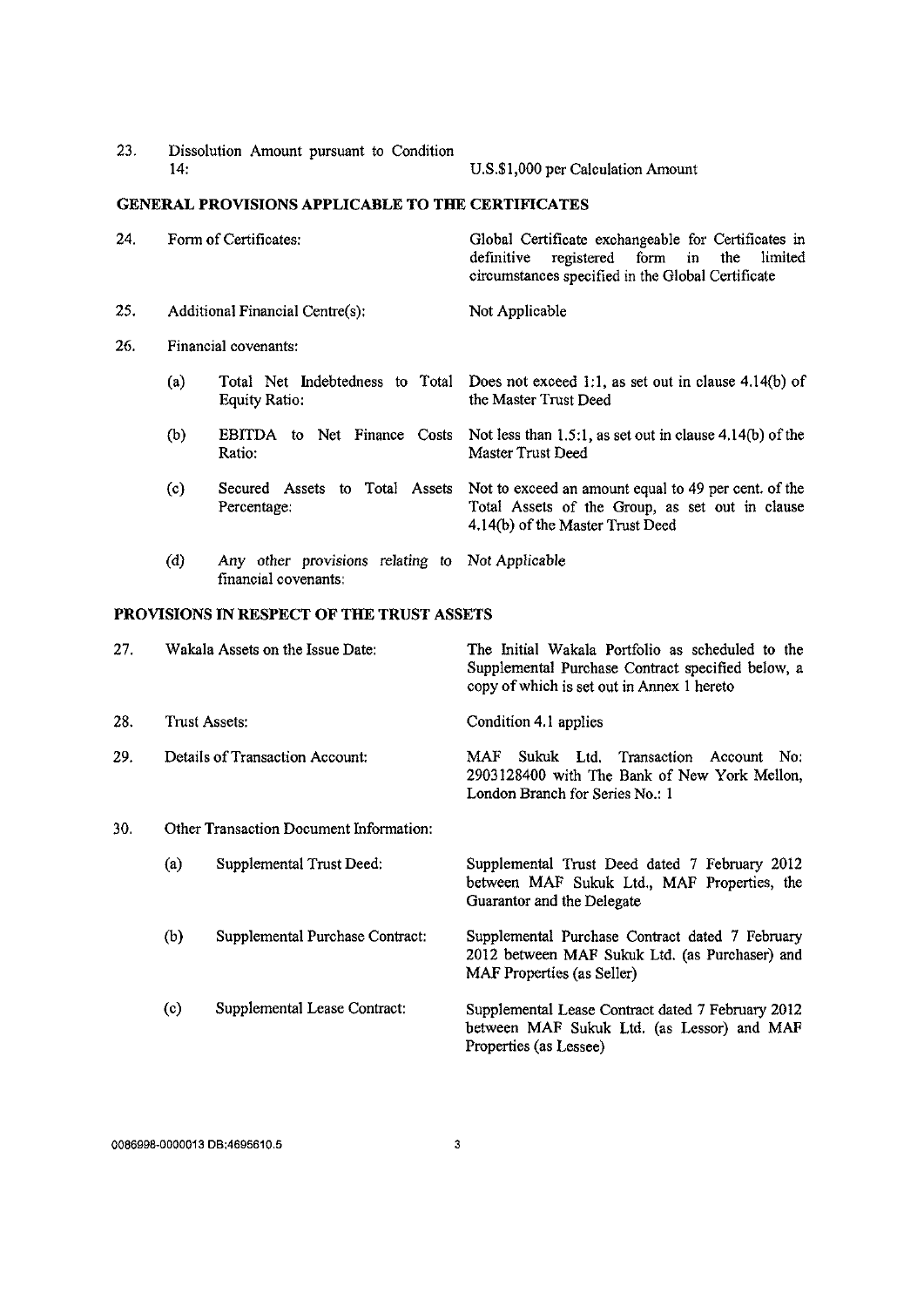### **OTHER FINAL TERMS**

| 31. | Other final terms:               |                                             | Not Applicable                                                                                                                                                                                                                                           |  |
|-----|----------------------------------|---------------------------------------------|----------------------------------------------------------------------------------------------------------------------------------------------------------------------------------------------------------------------------------------------------------|--|
|     | <b>DISTRIBUTION</b>              |                                             |                                                                                                                                                                                                                                                          |  |
| 32. | (a)                              | If syndicated, names of Managers:           | <b>Joint Lead Managers:</b><br>Abu Dhabi Islamic Bank PJSC<br>Dubai Islamic Bank PJSC<br>HSBC Bank plc<br><b>Standard Chartered Bank</b><br><b>Senior Co-Lead Manager:</b><br>Union National Bank P.J.S.C.<br>Co-Lead Manager:<br>Al Hilal Bank P.J.S.C. |  |
|     | (b)                              | Date of Subscription Agreement:             | 6 February 2012                                                                                                                                                                                                                                          |  |
| 33. |                                  | If non-syndicated, name of relevant Dealer: | Not Applicable                                                                                                                                                                                                                                           |  |
| 34. | Additional selling restrictions: |                                             | Not Applicable                                                                                                                                                                                                                                           |  |
|     |                                  |                                             |                                                                                                                                                                                                                                                          |  |

# PURPOSE OF FINAL TERMS

These Final Terms comprise the final terms required for the issue and admission to trading on the London Stock Exchange's regulated market and listing on the Official List of the UK Listing Authority of the Certificates described herein pursuant to the U.S.\$1,000,000,000 Trust Certificate Issuance Programme of MAF Sukuk Ltd.

# **RESPONSIBILITY**

Each of the Trustee, MAF Properties and the Guarantor accepts responsibility for the information contained in these Final Terms. To the best of the knowledge and belief of each of the Trustee, MAF Properties and the Guarantor (each having taken all reasonable care to ensure that such is the case) the information contained in these Final Terms is in accordance with the facts and does not omit anything likely to affect the import of such information.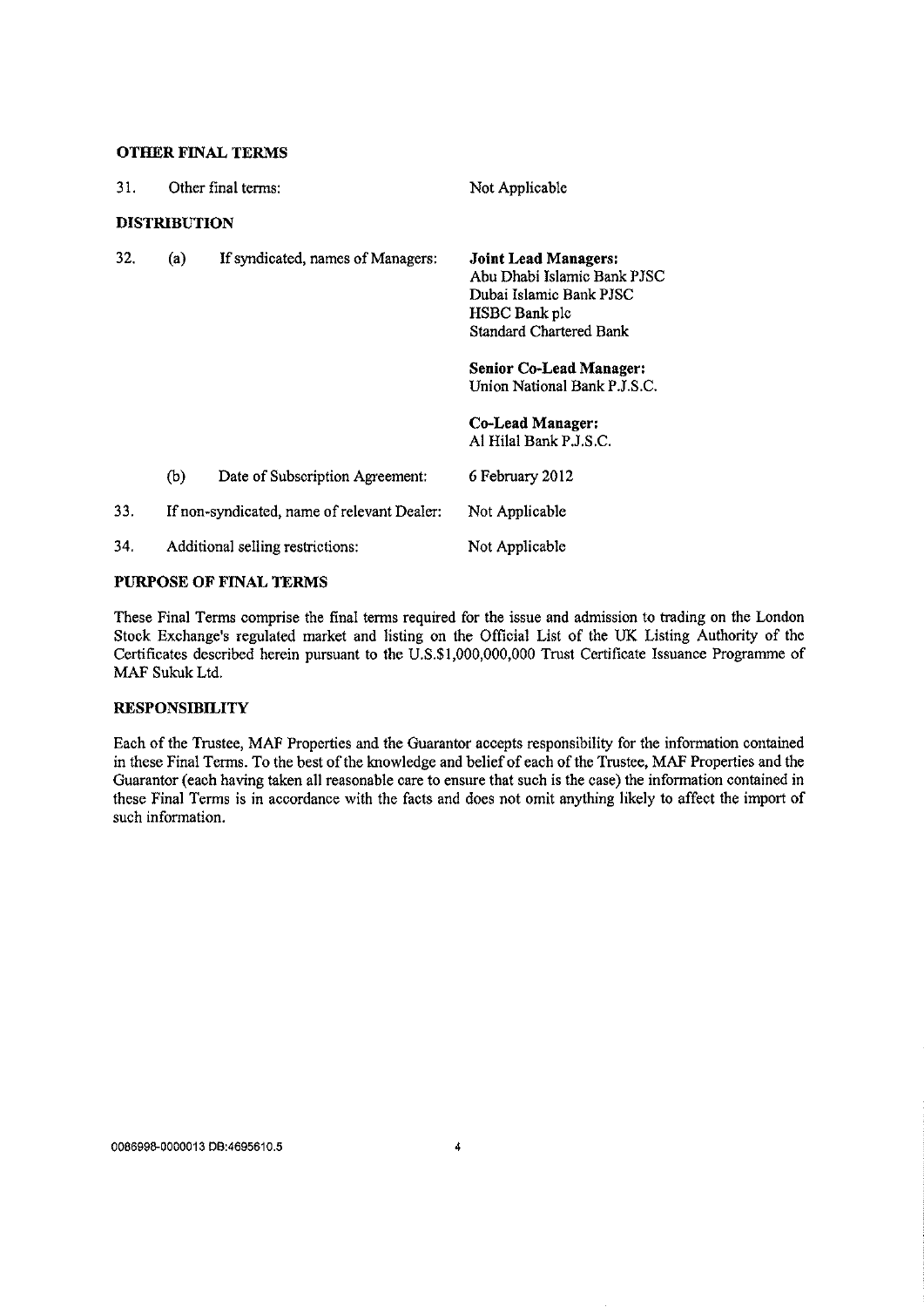Signed on behalf of

# **MAF SUKUK LTD.**

 $By$ 

*Duly authorised* 

| Signed on behalf of           | Signed on behalf of                     |
|-------------------------------|-----------------------------------------|
| MAJID AL FUTTAIM HOLDING LLC: | <b>MAJID AL FUTTAIM PROPERTIES LLC:</b> |
|                               |                                         |
| Duly authorised               | Duly authorised                         |
|                               |                                         |
|                               |                                         |
| Duly authorised               | Duly authorised                         |
|                               |                                         |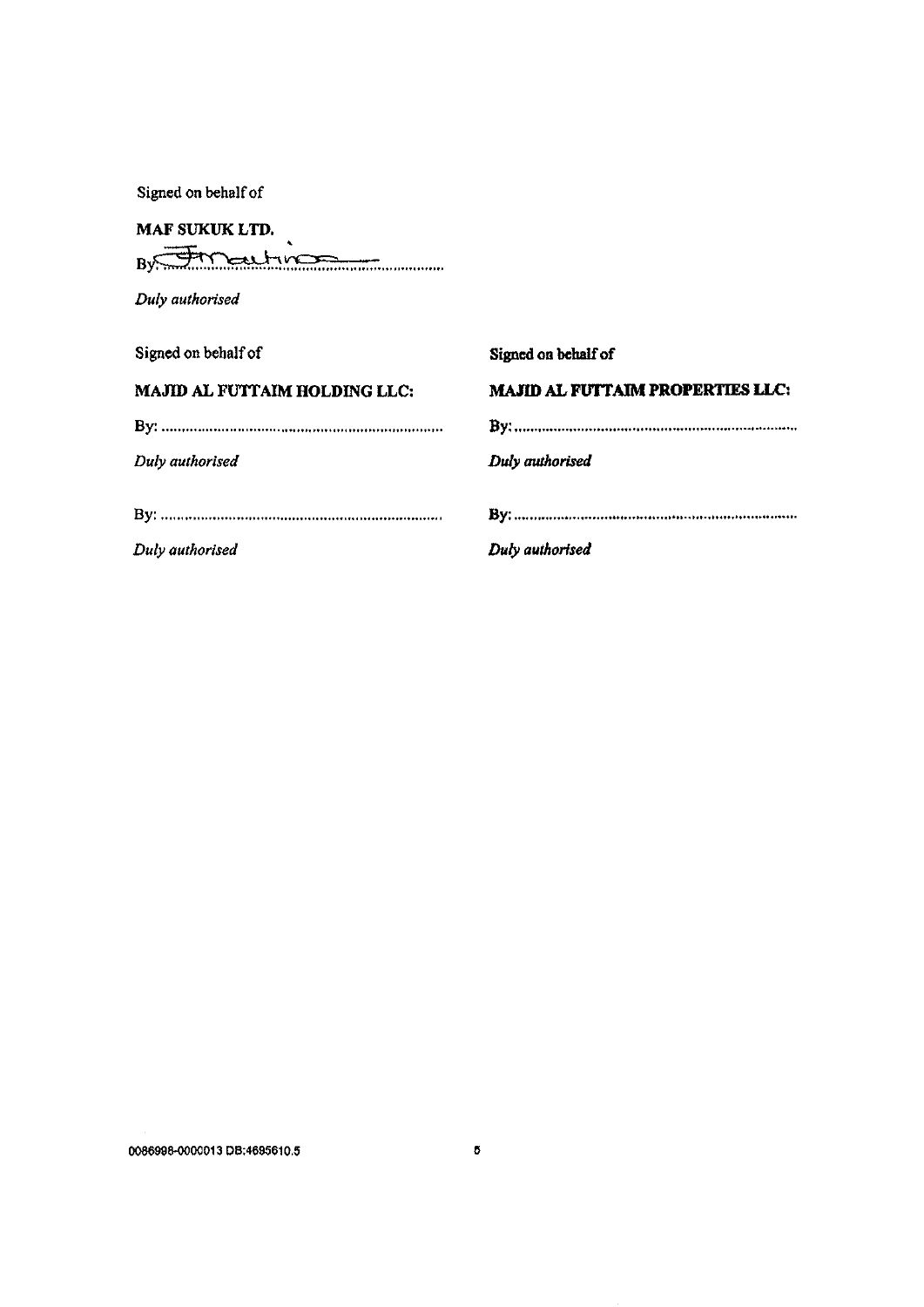Signed on behalf of

**MAF SUKUK LTD.** 

By:

*Duly authorised* 

Signed on behalf of

**MAJID<sub>I</sub>AL FUTTAIM HOLDING LLC:** N  $\alpha$ d  $Bv:$ ... . . . . . . . . . . . . *Duly auihoPised* 

By: January January 1111

*Duly authorised* 

| Signed on behalf of |                                  |
|---------------------|----------------------------------|
|                     | MAJID AL FUTTAIM PROPERTIES LLC: |
| By:                 |                                  |
| Duly authorised     |                                  |
|                     | rehoidh                          |
|                     |                                  |

*Duly authorised* 

0086998-0000013 DB:4695610.5 5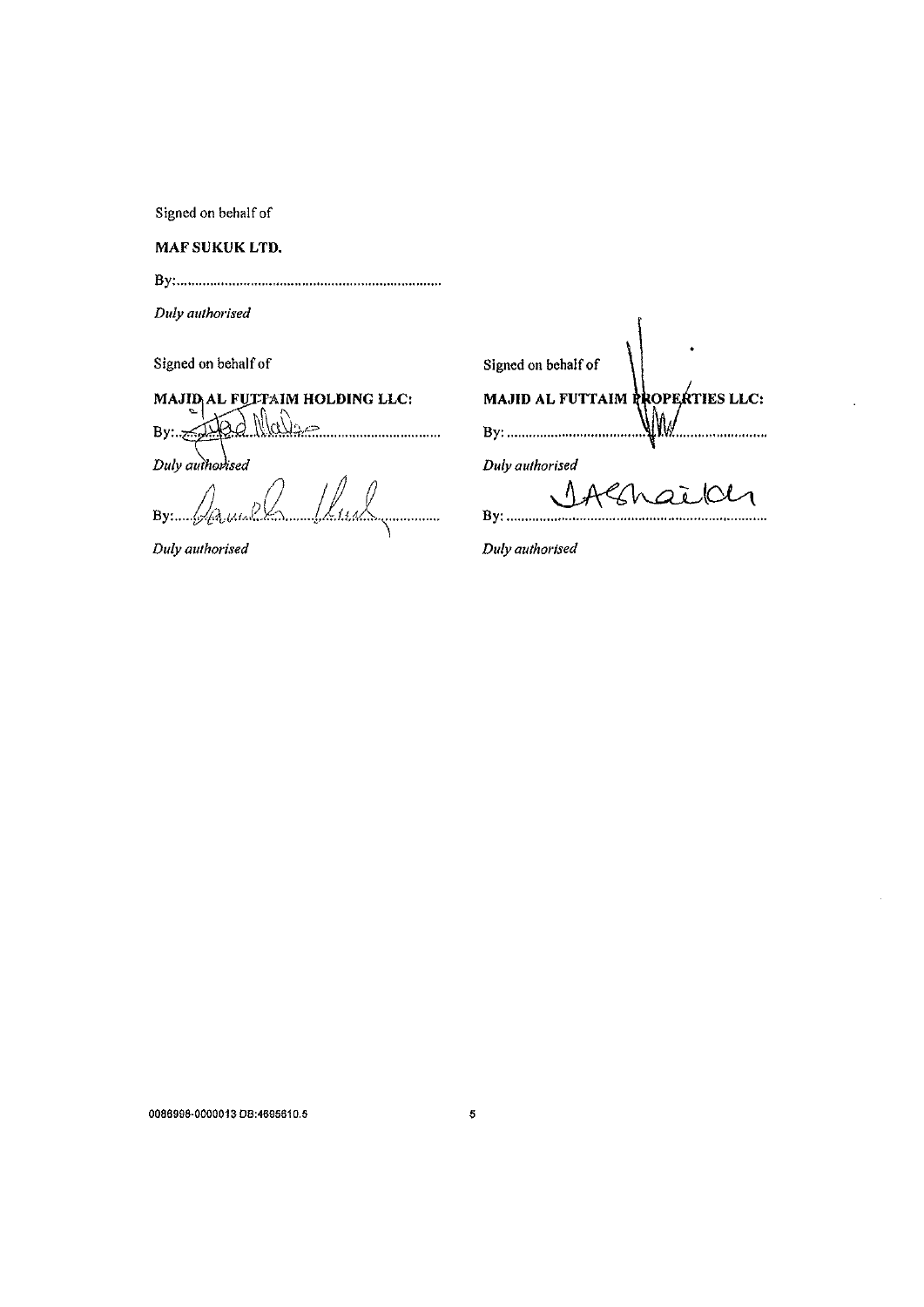### **PART B - OTHER INFORMATION**

#### 1. **LISTING AND ADMISSION TO TRADING**

(i) Listing and admission to trading: (ii) Estimate of total expenses related to admission to trading: Application has been made by the Trustee (or on its behalf) for the Certificates to be admitted to trading on the London Stock Exchange's regulated market and listed on the Official List of the UK Listing Authority with effect from 7 February 2012 £3,600

#### $2.$ **RATINGS**

Ratings: The Certificates to be issued have been rated:

S&P: BBB

Fitch: BBB

Standard & Poor's Credit Market Services Europe Limited is established in the European Union and is registered under Regulation (EC) No. 1060/2009

Fitch Ratings Limited is established in the European Union and is registered under Regulation (EC) No. 1060/2009

#### $\overline{3}$ . **INTERESTS OF NATURAL AND LEGAL PERSONS INVOLVED IN THE ISSUE**

Save for any fees payable to the Managers, so far as each of the Trustee, MAF Properties and the Guarantor is aware, no person involved in the issue of the Certificates has an interest material to the offer

#### $\ddot{4}$ . **PROFIT OR RETURN**

 $\mathbb{R}^2$ 

 $5<sub>1</sub>$ 

Indication of profit or return: **OPERATIONAL INFORMATION**  (i) (ii) (iii) ISIN Code: Common Code: 5.85 per cent, per annum The profit or return is calculated at the Issue Date on the basis of the Issue Price. It is not an indication of future profit or return XS0742399198 074239919 Any clearing system(s) other than Not Applicable<br>Euroclear and Clearstream, and Clearstream, Luxembourg and the relevant identification number(s):

0086998-0000013 DB:4695610.5 6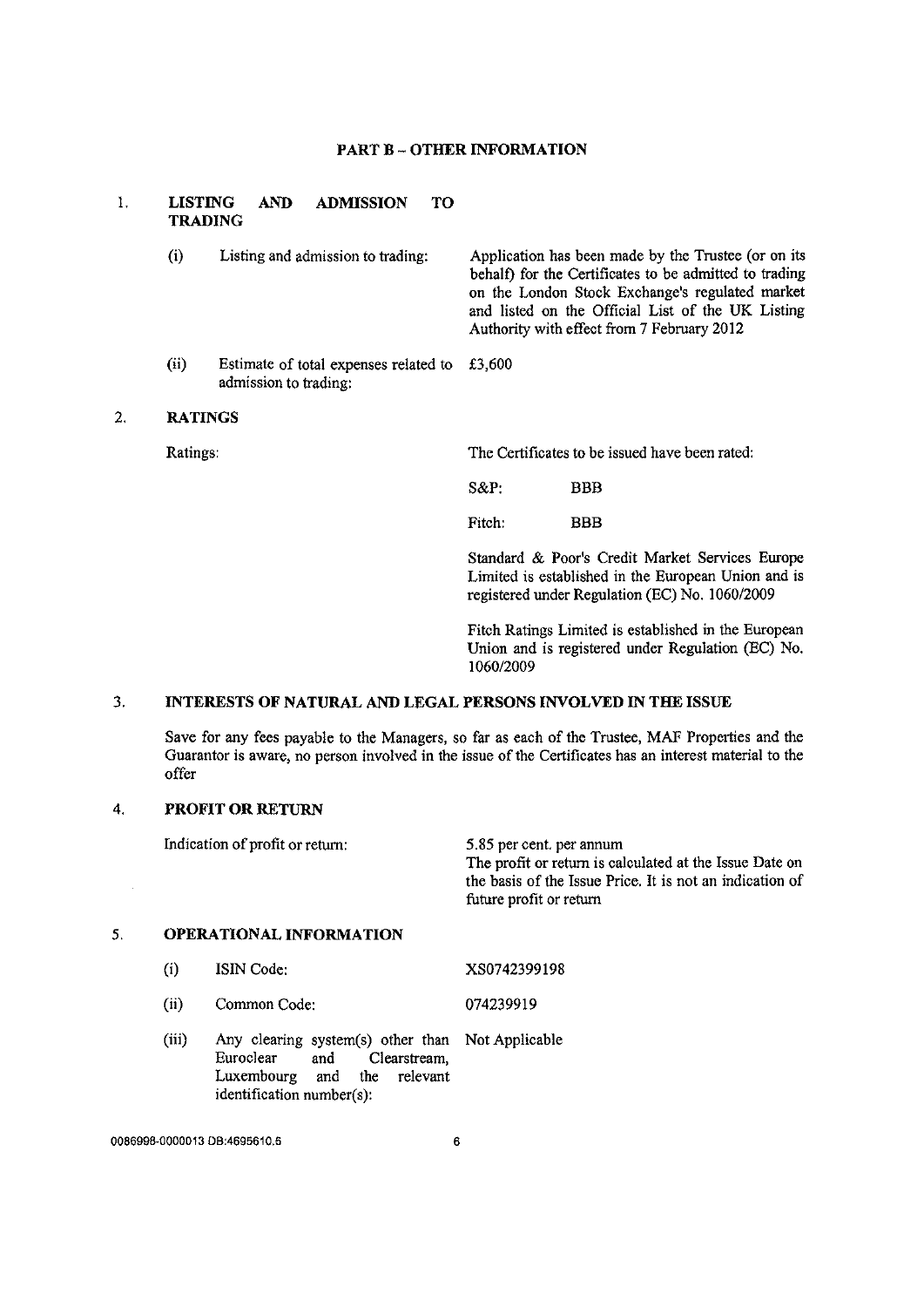|  | (iv) | Delivery: | Delivery against payment |
|--|------|-----------|--------------------------|
|--|------|-----------|--------------------------|

(v) Names and addresses of additional Not Applicable Paying Agent(s) (if any):

 $\sim 10^{11}$ 

 $\mathcal{L}^{\text{max}}_{\text{max}}$